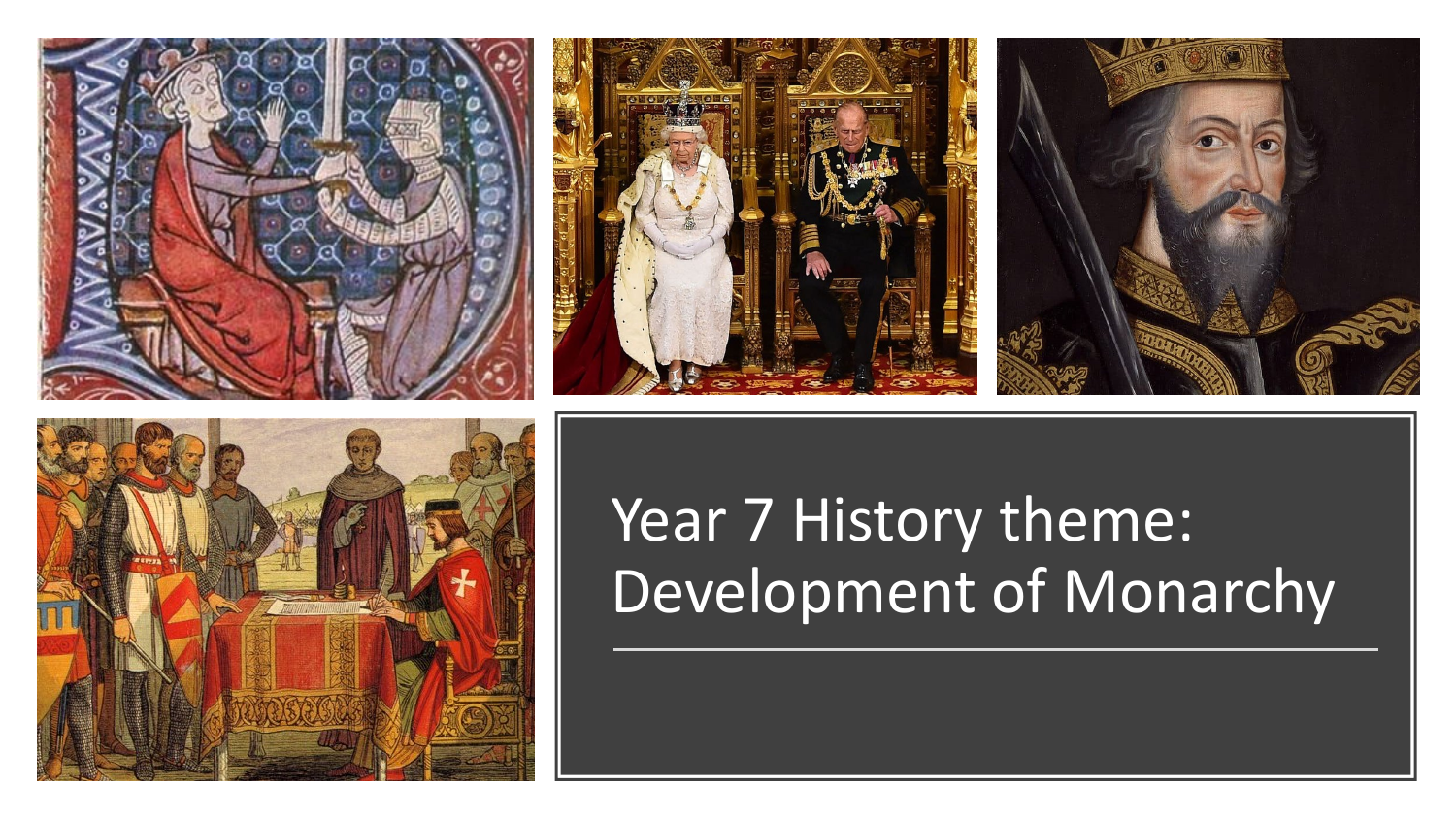The historical topics studied in Year 7 all link to an overarching theme of 'development of monarchy'. We study various medieval monarchs and significant events that all impacted upon the nature of monarchy and the relationship between the monarch (the king/queen) and their subjects (people).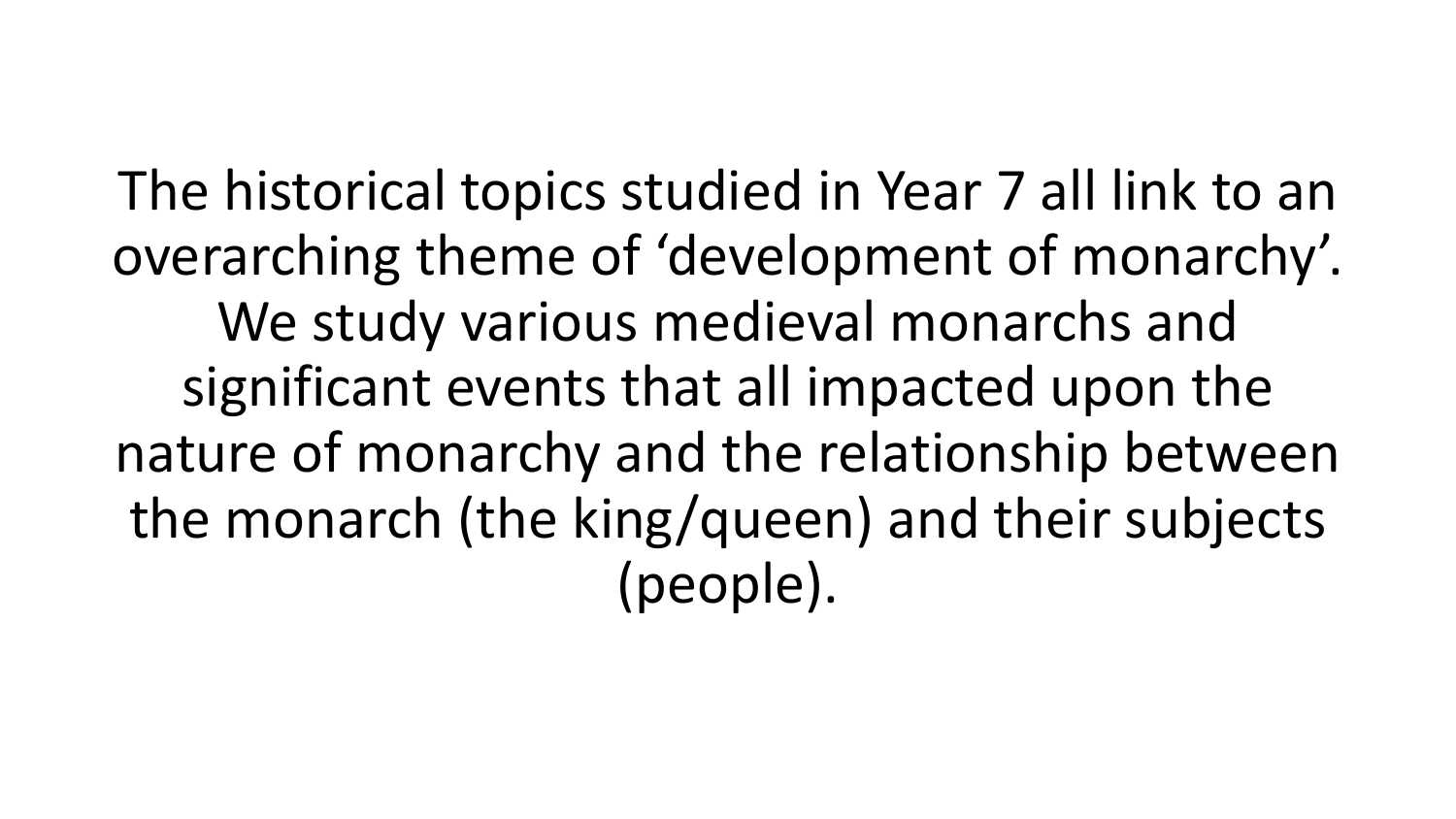## **What makes a 'good' monarch?**

What characteristics/qualities might we expect a 'good' monarch to have? Can you come up with a list?

Here is one to get you started- **courage and bravery**

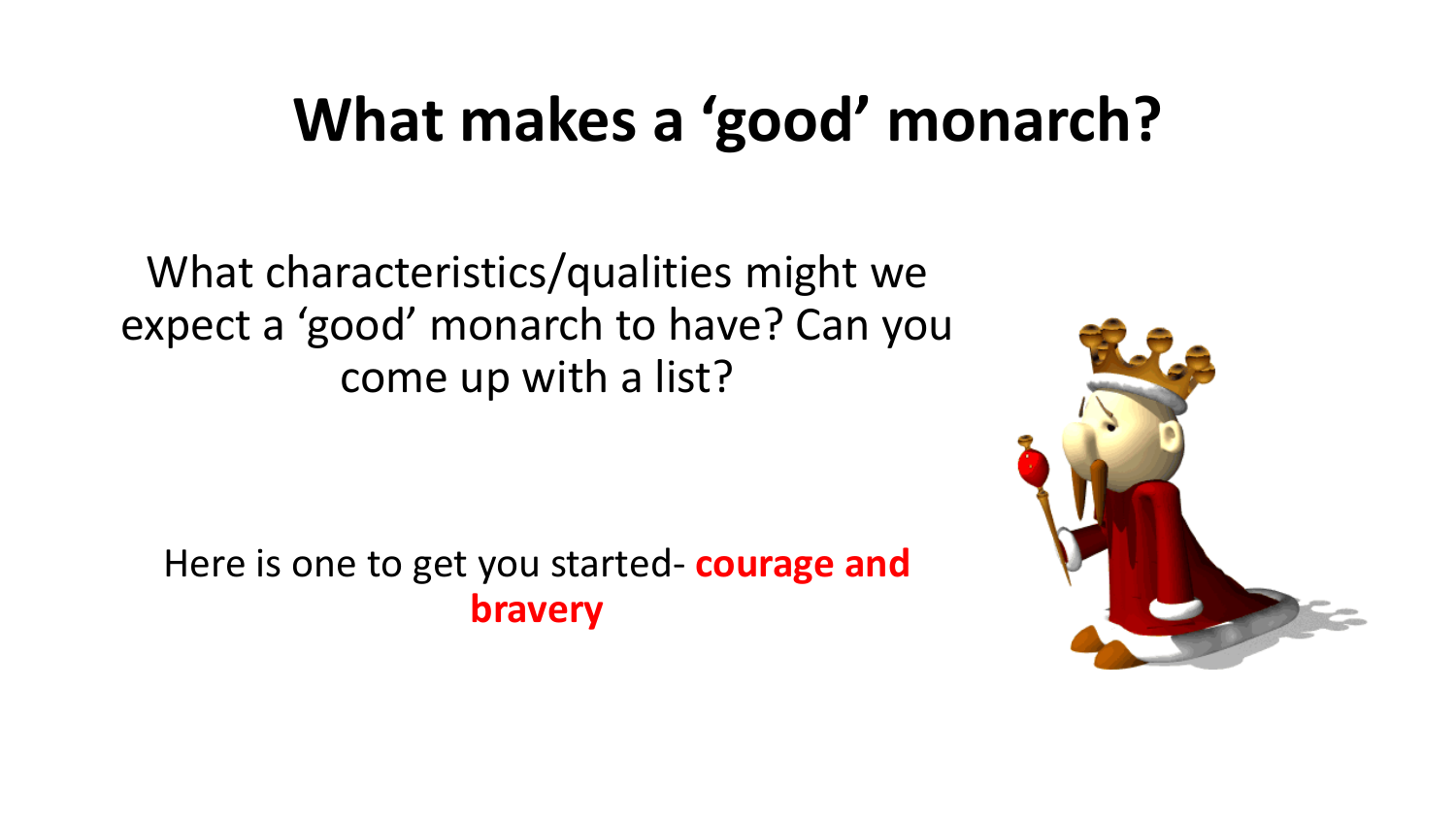#### **Some ideas…**

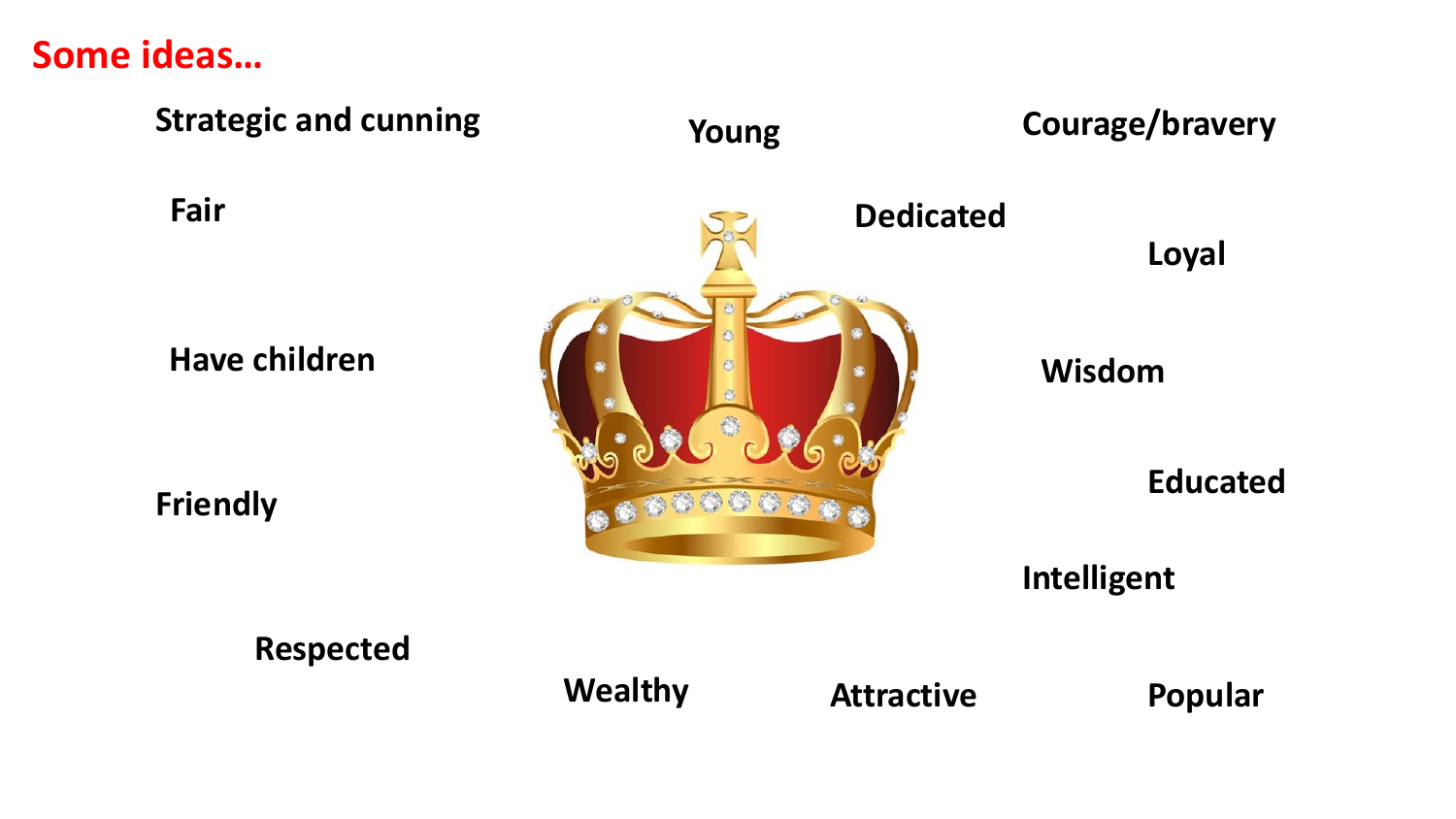# **Who was the 'best' monarch?**

Have a look at the 'top trumps' cards that provide you with information about various monarchs and aspects of their reign. The higher the number for each category, the better.

Why not print the cards out and have a game of 'top trumps' to help familiarise yourself with some of the monarchs we will be looking at in Year 7 (if you are not sure how to play, instructions are here: <http://www.toptrumps.com/how-to-play-top-trumps/>)